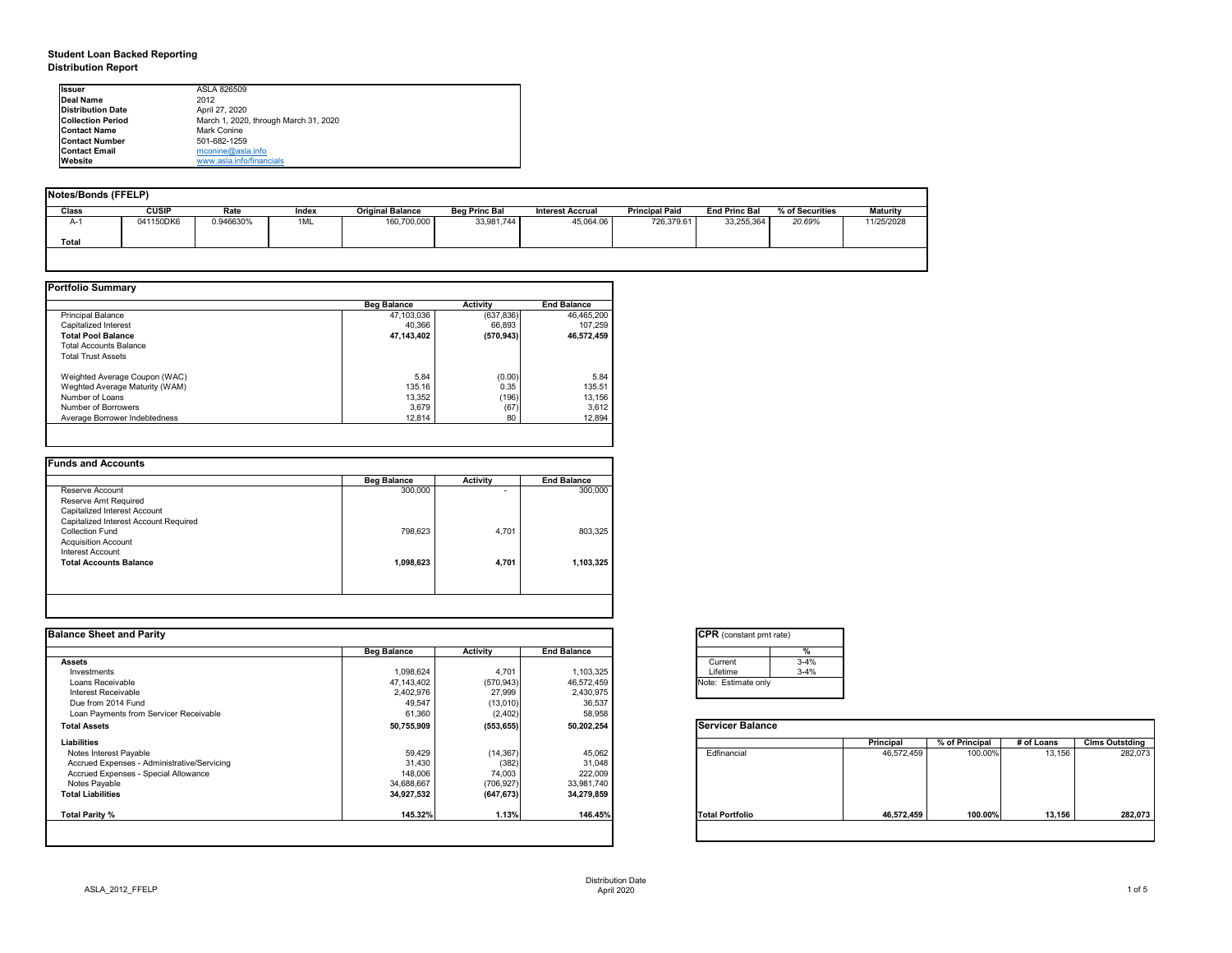# **Student Loan Backed Reporting Distribution Report**

|                           | # of Loans       |               | <b>Principal</b> |               | % of Principal   |               | <b>WAC</b>       |               | <b>WARM</b>      |               |
|---------------------------|------------------|---------------|------------------|---------------|------------------|---------------|------------------|---------------|------------------|---------------|
|                           | <b>Beginning</b> | <b>Ending</b> | <b>Beginning</b> | <b>Ending</b> | <b>Beginning</b> | <b>Ending</b> | <b>Beginning</b> | <b>Ending</b> | <b>Beginning</b> | <b>Ending</b> |
| In School                 | 25               | 21            | 107,328          | 100,904       | 0.23%            | 0.22%         | 6.31             | 6.28          | 118.04           | 118.44        |
| Grace                     |                  |               |                  | 6,424         |                  | 0.01%         |                  | 6.80          |                  | 111.81        |
| Repayment                 |                  |               |                  |               |                  |               |                  |               |                  |               |
| Current                   | 9,092            | 9,015         | 30,549,711       | 30,308,356    | 64.80%           | 65.08%        | 6.12             | 6.12          | 149.84           | 149.48        |
| 31-60 Days Delinquent     | 480              | 372           | 1,841,195        | 1,486,356     | 3.91%            | 3.19%         | 6.18             | 6.14          | 137.97           | 138.66        |
| 61-90 Days Delinquent     | 322              | 274           | 1,291,652        | 1,159,766     | 2.74%            | 2.49%         | 6.18             | 6.24          | 112.28           | 132.60        |
| 91-120 Days Delingent     | 114              | 209           | 445,864          | 839,374       | 0.95%            | 1.80%         | 6.35             | 6.05          | 99.81            | 106.72        |
| 121-180 Days Delinquent   | 569              | 276           | 2,547,069        | 1,141,820     | 5.40%            | 2.45%         | 6.03             | 6.06          | 126.26           | 117.11        |
| 181-270 Days Delinquent   | 149              | 387           | 596,290          | 1,689,028     | 1.26%            | 3.63%         | 5.98             | 6.02          | 126.28           | 119.08        |
| 271+ Days Delinquent      | 83               | 39            | 284,600          | 121,007       | 0.60%            | 0.26%         | 6.53             | 6.35          | 97.92            | 94.16         |
| <b>Total Repayment</b>    | 10,809           | 10,572        | 37,556,380       | 36,745,707    | 79.66%           | 78.90%        | 6.12             | 6.12          | 145.01           | 144.94        |
| Forbearance               | 1,080            | 1,092         | 4,061,864        | 4,176,007     | 8.62%            | 8.97%         | 6.19             | 6.21          | 123.27           | 131.25        |
| Deferment                 | 1,378            | 1,410         | 5,133,919        | 5,278,216     | 10.89%           | 11.33%        | 6.06             | 6.05          | 133.26           | 132.85        |
| <b>Claims in Progress</b> | 60               | 57            | 283,911          | 265,201       | 0.60%            | 0.57%         | 6.02             | 6.55          | 123.42           | 120.26        |
| <b>Claims Denied</b>      |                  |               |                  |               |                  |               |                  |               |                  |               |
| <b>Total Portfolio</b>    | 13,352           | 13,156        | 47,143,402       | 46,572,459    | 100.00%          | 100.00%       | 6.12             | 6.12          | 141.66           | 142.14        |

| <b>Delinquency Status</b>           |                  |               |                  |               |                  |               |                  |               |                  |               |
|-------------------------------------|------------------|---------------|------------------|---------------|------------------|---------------|------------------|---------------|------------------|---------------|
|                                     | # of Loans       |               | <b>Principal</b> |               | % of Principal   |               | <b>WAC</b>       |               | <b>WARM</b>      |               |
|                                     | <b>Beginning</b> | <b>Ending</b> | <b>Beginning</b> | <b>Ending</b> | <b>Beginning</b> | <b>Ending</b> | <b>Beginning</b> | <b>Ending</b> | <b>Beginning</b> | <b>Ending</b> |
| Current                             | 9,092            | 9,015         | 30,549,711       | 30,308,356    | 81.34%           | 82.48%        | 6.12             | 6.12          | 149.84           | 149.48        |
| 31-60 Days Delinquent               | 480              | 372           | 1,841,195        | 1,486,356     | 4.90%            | 4.04%         | 6.18             | 6.14          | 137.97           | 138.66        |
| 61-90 Days Delinquent               | 322              | 274           | 1,291,652        | ,159,766      | 3.44%            | 3.16%         | 6.18             | 6.24          | 112.28           | 132.60        |
| 91-120 Days Delingent               | 114              | 209           | 445,864          | 839,374       | 1.19%            | 2.28%         | 6.35             | 6.05          | 99.81            | 106.72        |
| 121-180 Days Delinquent             | 569              | 276           | 2,547,069        | 1,141,820     | 6.78%            | 3.11%         | 6.03             | 6.06          | 126.26           | 117.11        |
| 181-270 Days Delinquent             | 149 <sub>1</sub> | 387           | 596,290          | 1,689,028     | 1.59%            | 4.60%         | 5.98             | 6.02          | 126.28           | 119.08        |
| 271+ Days Delinquent                | 83               | 39            | 284,600          | 121,007       | 0.76%            | 0.33%         | 6.53             | 6.35          | 97.92            | 94.16         |
| <b>Total Portfolio in Repayment</b> | 10,809           | 10,572        | 37,556,380       | 36,745,707    | $100.00\%$       | 100.00%       | 6.12             | 6.12          | 145.01           | 144.94        |
|                                     |                  |               |                  |               |                  |               |                  |               |                  |               |

| <b>Portfolio by Loan Type</b>         |                  |               |                  |               |                  |               |                  |               |                  |               |
|---------------------------------------|------------------|---------------|------------------|---------------|------------------|---------------|------------------|---------------|------------------|---------------|
|                                       | # of Loans       |               | <b>Principal</b> |               | % of Principal   |               | <b>WAC</b>       |               | <b>WARM</b>      |               |
|                                       | <b>Beginning</b> | <b>Ending</b> | <b>Beginning</b> | <b>Ending</b> | <b>Beginning</b> | <b>Ending</b> | <b>Beginning</b> | <b>Ending</b> | <b>Beginning</b> | <b>Ending</b> |
| <b>Subsidized Consolidation Loans</b> |                  |               |                  |               |                  |               |                  |               |                  |               |
| Unsubsidized Consolidation Loans      |                  |               |                  |               |                  |               |                  |               |                  |               |
| <b>Subsidized Stafford Loans</b>      | 7,499            | 7,394         | 21,243,859       | 21,017,370    | 45.06%           | 45.13%        | 6.02             | 6.02          | 129.66           | 129.97        |
| <b>Unsubsidized Stafford Loans</b>    | 5,667            | 5,578         | 24,693,719       | 24,365,472    | 52.38%           | 52.32%        | 6.11             | 6.11          | 153.44           | 154.02        |
| PLUS/GradPLUS Loans                   | 186              | 184           | 1,205,824        | 1,189,617     | 2.56%            | 2.55%         | 8.20             | 8.21          | 112.06           | 113.96        |
| <b>SLS Loans</b>                      |                  |               |                  |               |                  |               |                  |               |                  |               |
| <b>Total Portfolio</b>                | 13,352           | 13,156        | 47,143,402       | 46,572,459    | 100.00%          | 100.00%       | 6.12             | 6.12          | 141.66           | 142.14        |

|  |  |  | Portfolio by Program Type |  |
|--|--|--|---------------------------|--|
|--|--|--|---------------------------|--|

| <b>Portfolio by Program Type</b>           |                  |               |                  |               |                |               |                  |               |                  |               |
|--------------------------------------------|------------------|---------------|------------------|---------------|----------------|---------------|------------------|---------------|------------------|---------------|
|                                            | # of Loans       |               | Principal        |               | % of Principal |               | <b>WAC</b>       |               |                  | <b>WARM</b>   |
|                                            | <b>Beginning</b> | <b>Ending</b> | <b>Beginning</b> | <b>Ending</b> | Beginning      | <b>Ending</b> | <b>Beginning</b> | <b>Ending</b> | <b>Beginning</b> | <b>Ending</b> |
| Graduate / 4-Year Loans                    | 10,250           | 10,098        | 37,349,225       | 36,870,660    | 79.22%         | 79.17%        | 6.12             | 6.12          | 140.76           | 141.17        |
| 2-Year Loans                               | 2,857            | 2,815         | 9,180,082        | 9,085,535     | 19.47%         | 19.51%        | 6.13             | 6.13          | 145.39           | 146.09        |
| Proprietary / Technical / Vocational Loans | 245              | 243           | 614,095          | 616,263       | 1.30%          | 1.32%         | 6.06             | 6.06          | 140.90           | 141.98        |
| Unknown (Consolidation) Loans              |                  |               |                  |               |                |               |                  |               |                  |               |
| Other Loans                                |                  |               |                  |               |                |               |                  |               |                  |               |
| <b>Total Portfolio</b>                     | 13,352           | 13,156        | 47,143,402       | 46,572,459    | 100.00%        | 100.00%       | 6.12             | 6.12          | 141.66           | 142.14        |
|                                            |                  |               |                  |               |                |               |                  |               |                  |               |

|                        |                  | # of Loans    |                  | <b>Principal</b> |                  | % of Principal |  |
|------------------------|------------------|---------------|------------------|------------------|------------------|----------------|--|
|                        | <b>Beginning</b> | <b>Ending</b> | <b>Beginning</b> | <b>Ending</b>    | <b>Beginning</b> | <b>Ending</b>  |  |
| <b>Fixed Loans</b>     | 7,699            | 7,579         | 31,348,244       | 31,005,067       | 66.50%           | 66.57%         |  |
| Variable Loans         | 5,653            | 5,577         | 15,795,158       | 15,567,392       | 33.50%           | 33.43%         |  |
| T-Bill Loans           | 5,653            | 5,577         | 15,795,158       | 15,567,392       | 33.50%           | 33.43%         |  |
| <b>CMT Loans</b>       |                  |               |                  |                  |                  |                |  |
| <b>Total Portfolio</b> | 13,352           | 13,156        | 47,143,402       | 46,572,459       | 100.00%          | 100.00%        |  |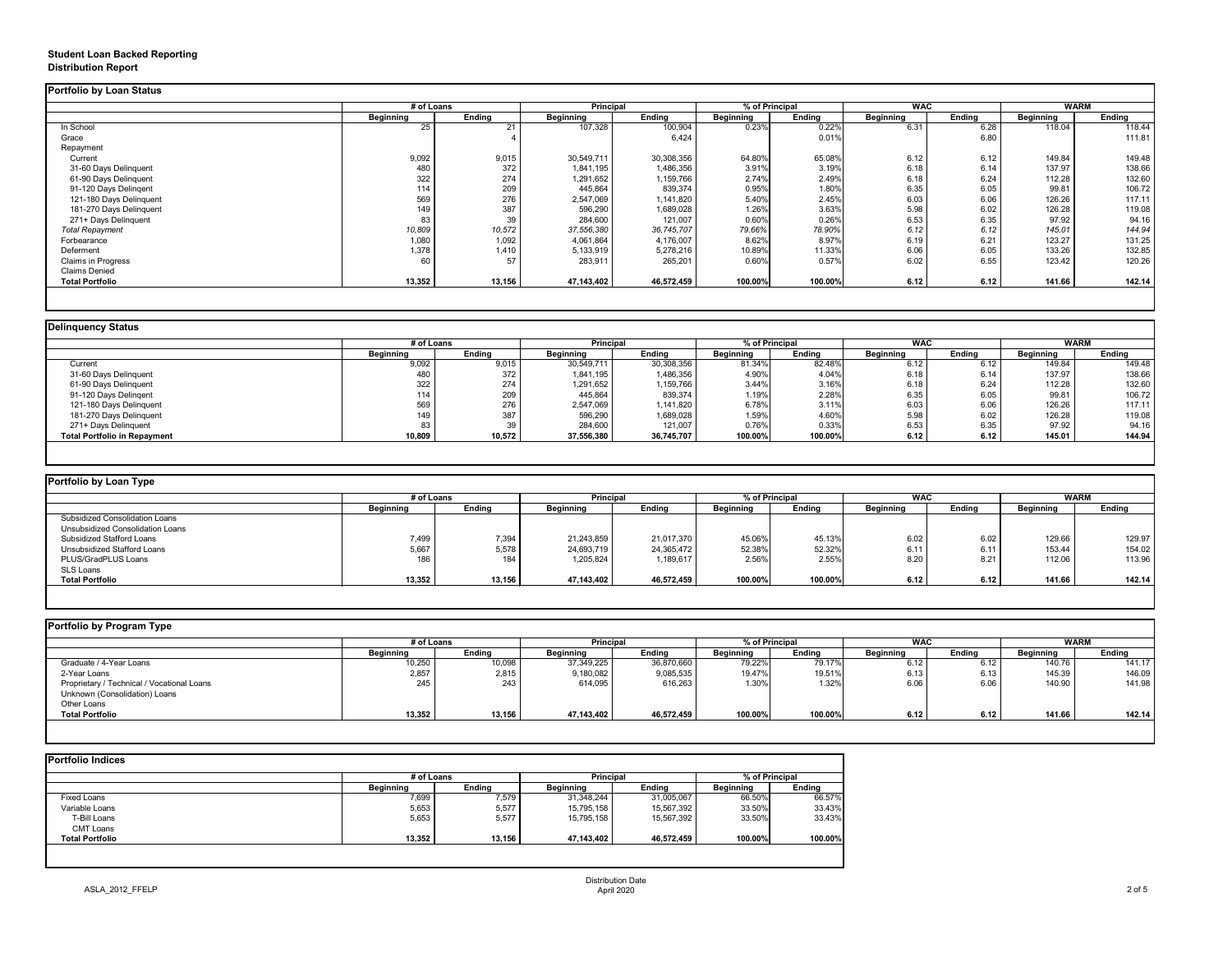**Distribution Date April 27, 2020** 

**Collection Period** March 1, 2020, through March 31, 2020

# **Collection Activity**

| <b>Collection Account</b>                                                                    | as of 3/31/2020 |
|----------------------------------------------------------------------------------------------|-----------------|
| Beginning Balance - March 1, 2020                                                            | 798,623         |
| <b>Collection Amount Received</b>                                                            | 801,882         |
| Recoveries                                                                                   |                 |
| Reserve Account                                                                              |                 |
| <b>Excess of Required Reserve Account</b>                                                    |                 |
| Interest on Investment Earnings                                                              | 1.443           |
| Capitalized Interest Account (after a stepdown or release date)                              |                 |
| <b>Acquisition Account</b>                                                                   |                 |
| Payments from Guarantor                                                                      |                 |
| Transfer from 2010 Collection Fund for correction of error                                   |                 |
| <b>Required Repurchases</b>                                                                  |                 |
| Special Allowance Payable to Department of Education                                         |                 |
| <b>Consolidation Rebate Fees</b>                                                             |                 |
| Rating Agency Surveillance Fees                                                              |                 |
| Principal payments, interest payments, administration fees, servicing fees, and trustee fees | (798, 623)      |
| Other Amounts Received in Collection                                                         |                 |
| <b>Total Available Funds</b>                                                                 | 803,325         |

| <b>Fees Due for Current Period</b> | as of 3/31/2020 |
|------------------------------------|-----------------|
| Indenture Trustee Fees             | 833.33          |
| <b>Servicing Fees</b>              | 27,167          |
| <b>Administration Fees</b>         | 3,881           |
| Late Fees                          |                 |
| <b>Other Fees</b>                  |                 |
| <b>Total Fees</b>                  | 31,881.33       |

| <b>Cumulative Default Rate</b>                                                                      | as of 3/31/2020 |
|-----------------------------------------------------------------------------------------------------|-----------------|
| Current Period Defaults (\$)                                                                        | 78,857.43       |
| Cumulative Defaults (\$)                                                                            | 43,934,647.51   |
| Cumulative Default (% of original pool balance)                                                     | 27.36%          |
| Cumulative Default (% of cumulative entered repayment balance) <sup>a</sup>                         | 94.55%          |
| Current Period Payments (Recoveries) from Guarantor (\$)                                            | 223,531.61      |
| Current Period Borrower Recoveries (\$)                                                             | n/a             |
| Cumulative Recoveries (\$) <sup>b</sup>                                                             | \$41,358,481.36 |
| <b>Cumulative Recovery Rate (%)</b>                                                                 | 94.14%          |
| <b>Cumulative Net Loss Rate (%)</b>                                                                 | 1.60%           |
| Servicer Reject Rate (FFELP) (%)                                                                    |                 |
| Cumulative Servicer Reject Rate (FFELP) (%)                                                         |                 |
| Repayment balance includes all repayment loans with the exception of balances in claim status<br>a) |                 |
| Cumulative Recoveries includes 97% of claims in progress balances<br>b)                             |                 |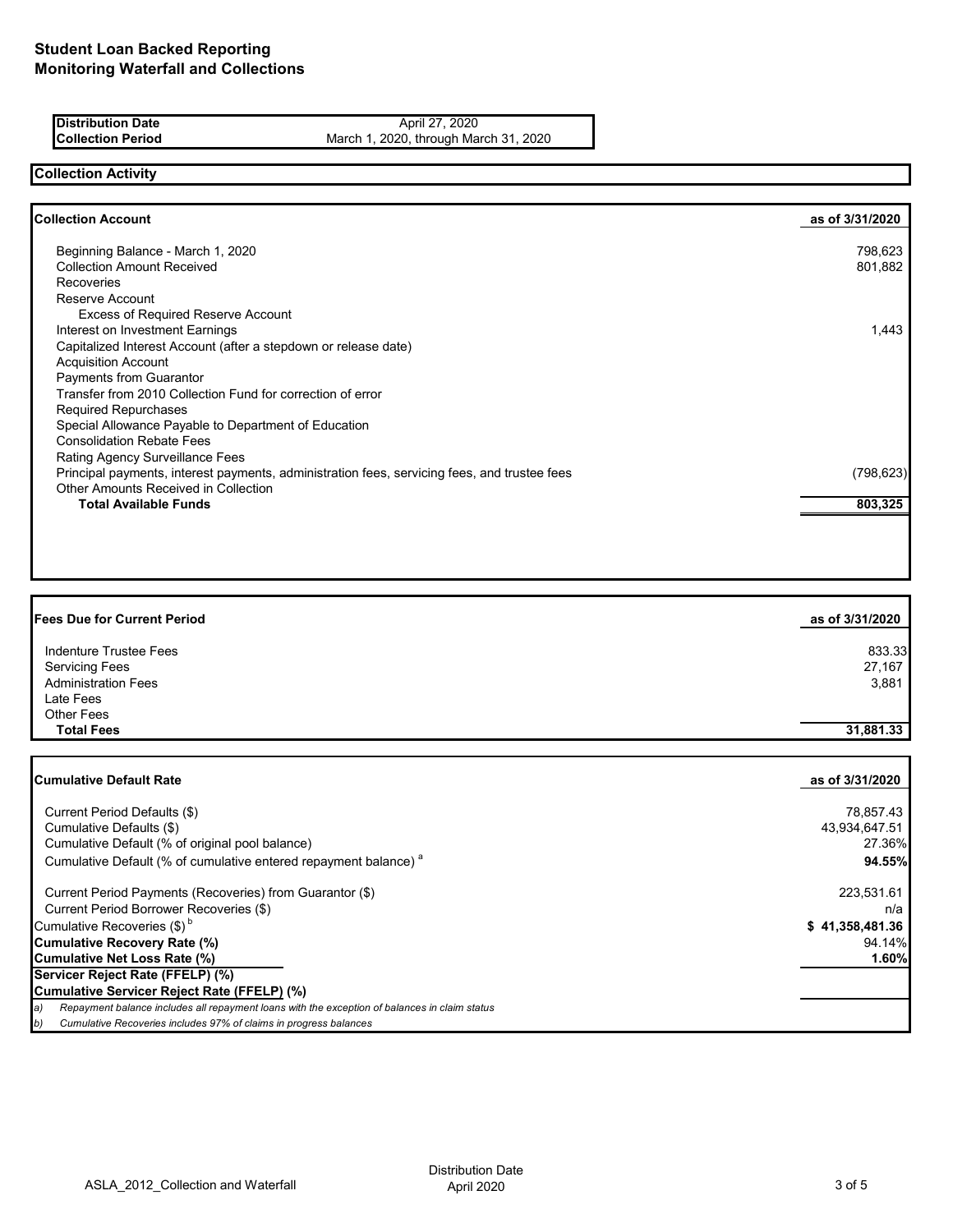## **Waterfall Activity**

| <b>Waterfall for Distribution</b>                                                         | <b>Amount Due</b> | <b>Amount Remaining</b> |
|-------------------------------------------------------------------------------------------|-------------------|-------------------------|
| <b>Total Available Funds</b>                                                              |                   | 803,325                 |
| First: Payments under any Joint Sharing Agreement                                         |                   |                         |
| <b>Second: Trustee Fees</b>                                                               | 833.33            | 802,492                 |
| <b>Third: Servicing Fees and Backup Servicing Fees</b>                                    | 27,167            | 775,325                 |
| <b>Fourth: Administration Fees</b>                                                        | 3,881             | 771,444                 |
| <b>Fifth: Noteholder Interest</b>                                                         | 45,064.06         | 726,380                 |
| Sixth: Reinstate the balance of the Reserve Fund up to the Specified Reserve Fund Balance |                   |                         |
| Seventh: Noteholder Principal, until paid in full                                         | 726,379.61        | (0)                     |
|                                                                                           |                   |                         |

| <b>Principal and Interest Distributions</b> | <b>Class A-1</b> |
|---------------------------------------------|------------------|
|                                             |                  |
| Monthly Interest Due                        | 45,064           |
| Monthly Interest Paid                       | 45,064           |
| Interest Shortfall                          | 0                |
| Interest Carryover Due                      | $\overline{0}$   |
| Interest Carryover Paid                     | 0                |
| <b>Interest Carryover</b>                   | $\Omega$         |
| Monthly Principal Distribution Amount       | 726,380          |
| <b>Monthly Principal Paid</b>               | 726,380          |
| Shortfall                                   | $\Omega$         |
| <b>Total Distribution Amount</b>            | 771,443.67       |
|                                             |                  |